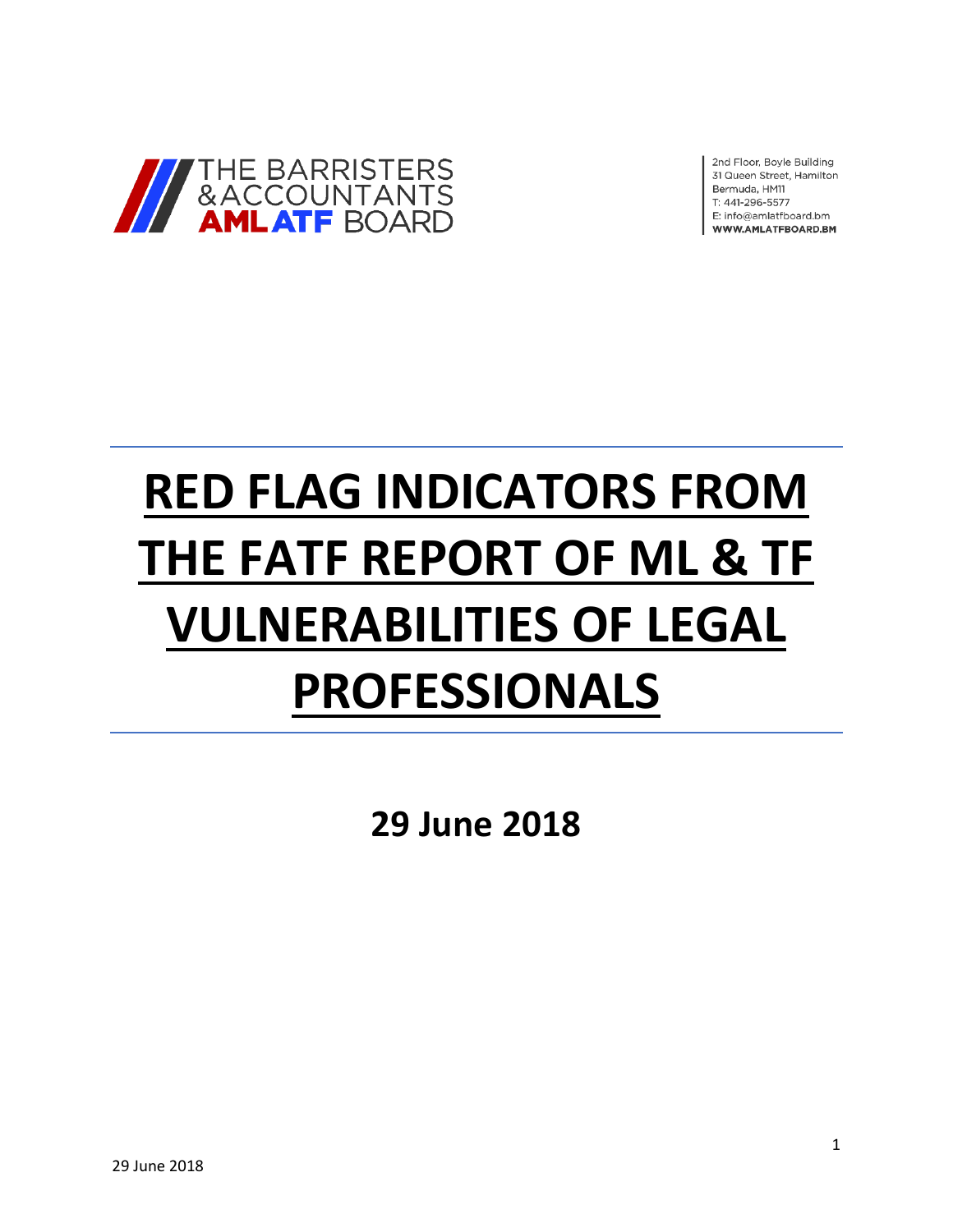### **RED FLAG INDICATORS adapted from the FATF Report of Vulnerabilities from the Legal Sector**

As outlined in Chapter 4 the methods and techniques used by criminals to launder money may also be used by clients with legitimate means for legitimate purposes. Because of this, red flag indicators should always be considered in context. The mere presence of a red flag indicator is not necessarily a basis for a suspicion of ML or TF, as a client may be able to provide a legitimate explanation. These red flag indicators should assist legal professionals in applying a risk-based approach to their CDD requirements of knowing who their client and the beneficial owners are, understanding the nature and the purpose of the business relationship, and understanding the source of funds being used in a retainer. Where there are a number of red flag indicators, it is more likely that a legal professional should have a suspicion that ML or TF is occurring. SRBs and law enforcement may also find these red flag indicators to be useful when monitoring the professional conduct of or investigating legal professionals or their clients. Where a legal professional has information about a red flag indicator and has failed to ask questions of the client, this may be relevant in assessing whether their conduct was complicit or unwitting. This chapter contains a collection of red flag indicators identified through the case studies, literature reviewed, and existing advice published by FIUs and SRBs which were provided in response to the questionnaire.

#### **RED FLAGS ABOUT THE CLIENT**

- Red flag 1: The client is overly secret or evasive about:
	- $\circ$  who the client is
	- $\circ$  who the beneficial owner is
	- o where the money is coming from
	- o why they are doing this transaction this way
	- o what the big picture is.
- **Red flag 2:** The client:
	- o is using an agent or intermediary without good reason.
	- o is actively avoiding personal contact without good reason.
	- $\circ$  is reluctant to provide or refuses to provide information, data and documents usually required in order to enable the transaction's execution
	- $\circ$  holds or has previously held a public position (political or high-level professional appointment) or has professional or family ties to such an individual and is engaged in unusual private business given the frequency or characteristics involved.
	- o provides false or counterfeited documentation
	- $\circ$  is a business entity which cannot be found on the internet and/or uses an email address with an unusual domain part such as Hotmail, Gmail, Yahoo etc., especially if the client is otherwise secretive or avoids direct contact.
	- $\circ$  is known to have convictions for acquisitive crime, known to be currently under investigation for acquisitive crime or have known connections with criminals
	- o is or is related to or is a known associate of a person listed as being involved or suspected of involvement with terrorist or terrorist financing related activities.
	- $\circ$  shows an unusual familiarity with respect to the ordinary standards provided for by the law in the matter of satisfactory customer identification, data entries and suspicious transaction reports – that is – asks repeated questions on the procedures for applying the ordinary standards.
- **Red flag 3:** The parties: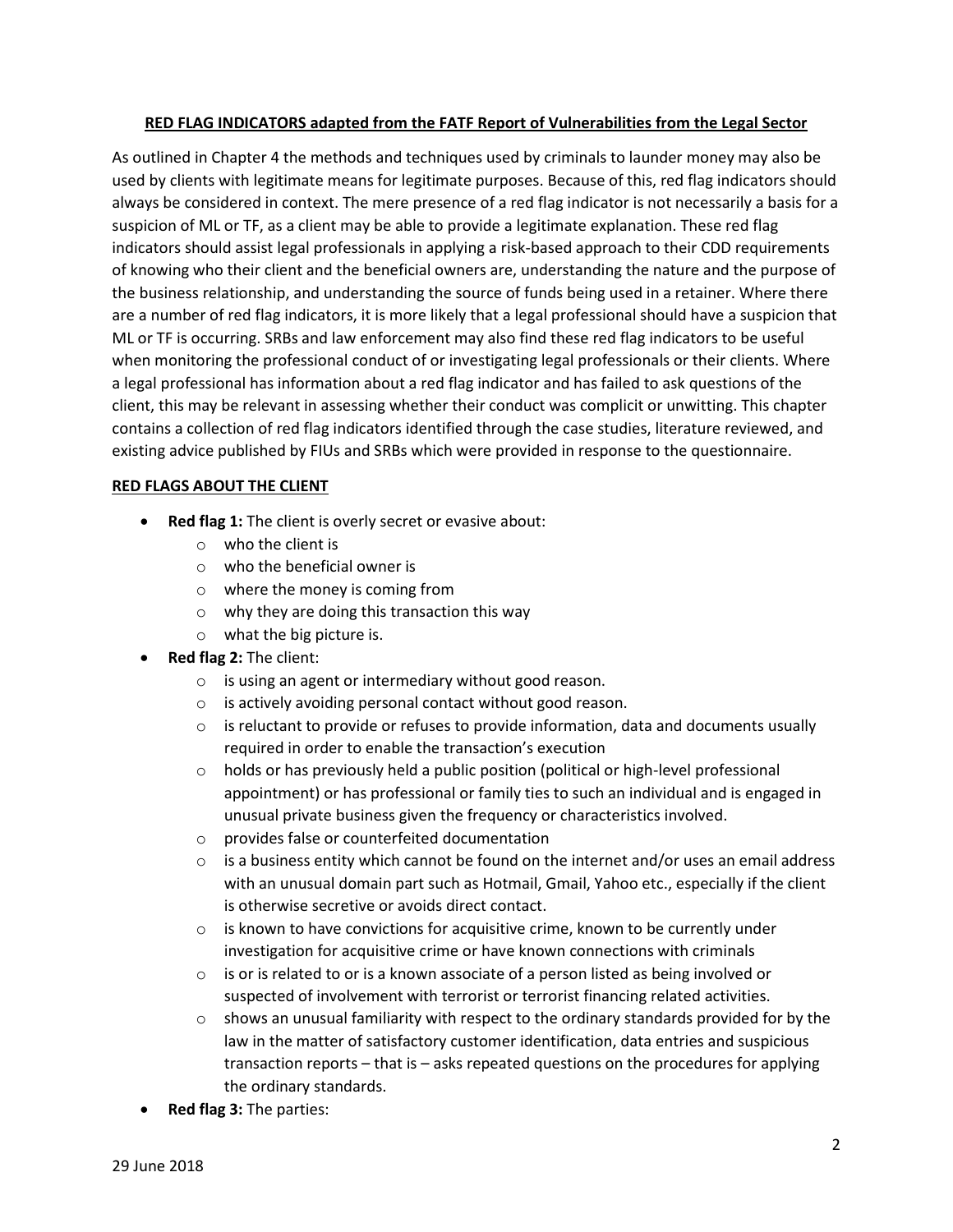- $\circ$  The parties or their representatives (and, where applicable, the real owners or intermediary companies in the chain of ownership of legal entities), are native to, resident in or incorporated in a high-risk country
- $\circ$  The parties to the transaction are connected without an apparent business reason.
- $\circ$  The ties between the parties of a family, employment, corporate or any other nature generate doubts as to the real nature or reason for the transaction.
- $\circ$  There are multiple appearances of the same parties in transactions over a short period of time.
- $\circ$  The age of the executing parties is unusual for the transaction, especially if they are under legal age, or the executing parties are incapacitated, and there is no logical explanation for their involvement.
- $\circ$  There are attempts to disguise the real owner or parties to the transaction.
- $\circ$  The person actually directing the operation is not one of the formal parties to the transaction or their representative.
- $\circ$  The natural person acting as a director or representative does not appear a suitable representative.

### **RED FLAGS IN THE SOURCE OF FUNDS**

- **Red Flag 4:** The transaction involves a disproportional amount of private funding, bearer cheques or cash, especially if it is inconsistent with the socio-economic profile of the individual or the company's economic profile.
- **Red flag 5:** The client or third party is contributing a significant sum in cash as collateral provided by the borrower/debtor rather than simply using those funds directly, without logical explanation.
- **Red flag 6:** The source of funds is unusual:
	- o third party funding either for the transaction or for fees/taxes involved with no apparent connection or legitimate explanation
	- $\circ$  funds received from or sent to a foreign country when there is no apparent connection between the country and the client
	- o funds received from or sent to high-risk countries.
- **Red flag 7:** The client is using multiple bank accounts or foreign accounts without good reason.
- **Red flag 8:** Private expenditure is funded by a company, business or government.
- **Red flag 9:** Selecting the method of payment has been deferred to a date very close to the time of notarization, in a jurisdiction where the method of payment is usually included in the contract, particularly if no guarantee securing the payment is established, without a logical explanation.
- **Red flag 10:** An unusually short repayment period has been set without logical explanation.
- **Red flag 11:** Mortgages are repeatedly repaid significantly prior to the initially agreed maturity date, with no logical explanation.
- **Red flag 12:** The asset is purchased with cash and then rapidly used as collateral for a loan.
- **Red flag 13:** There is a request to change the payment procedures previously agreed upon without logical explanation, especially when payment instruments are suggested which are not appropriate for the common practice used for the ordered transaction.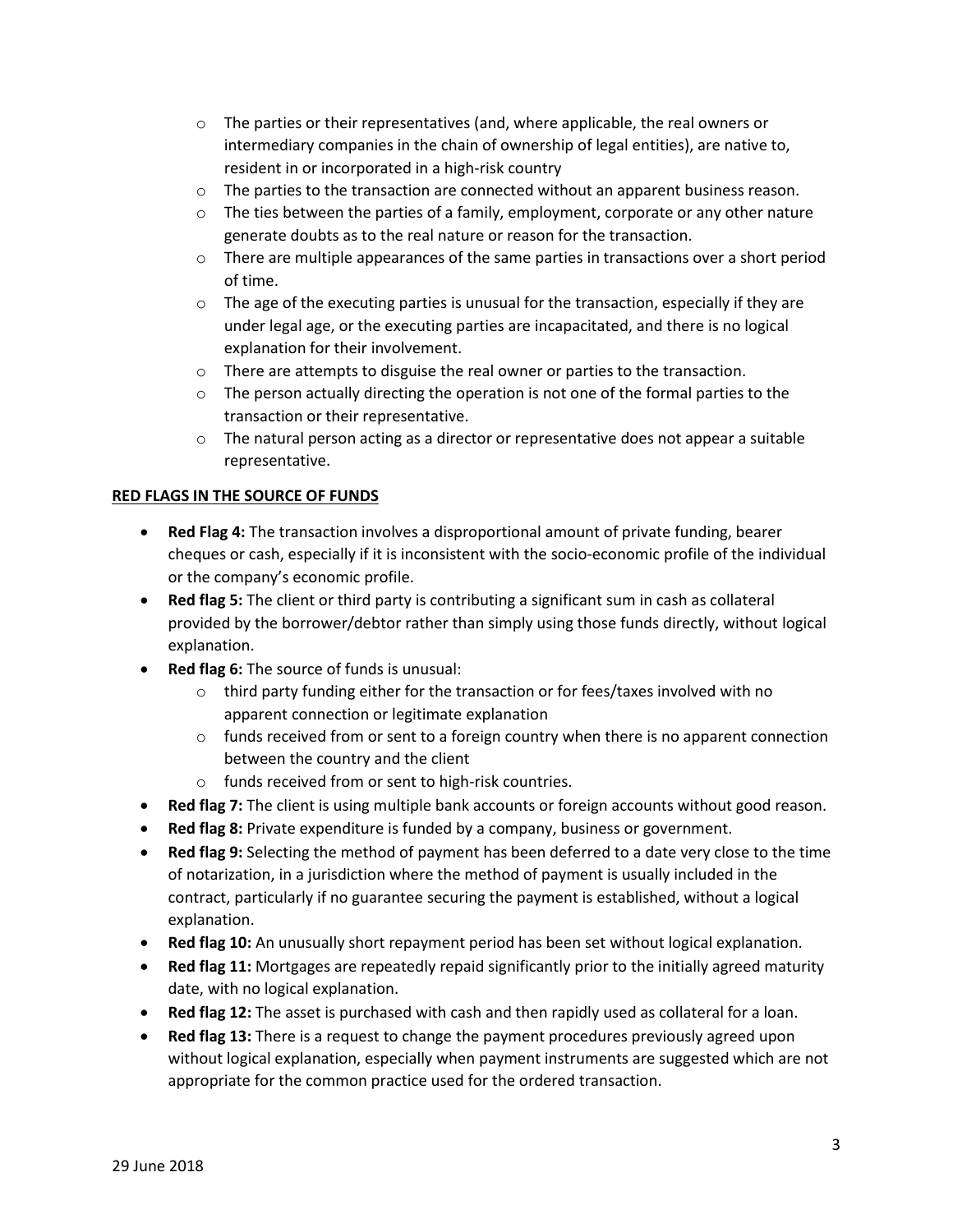- **Red Flag 14:** Finance is provided by a lender, either a natural or legal person, other than a credit institution, with no logical explanation or economic justification.
- **Red Flag 15:** The collateral being provided for the transaction is currently located in a high-risk country.
- **Red flag 16:** There has been a significant increase in capital for a recently incorporated company or successive contributions over a short period of time to the same company, with no logical explanation.
- **Red flag 17:** There has been an increase in capital from a foreign country, which either has no relationship to the company or is high risk.
- **Red flag 18:** The company receives an injection of capital or assets in kind which is notably high in comparison with the business, size or market value of the company performing, with no logical explanation.
- **Red flag 19:** There is an excessively high or low price attached to the securities transferred, with regard to any circumstance indicating such an excess (e.g. volume of revenue, trade or business, premises, size, knowledge of declaration of systematic losses or gains) or with regard to the sum declared in another operation.
- **Red flag 20:** Large financial transactions, especially if requested by recently created companies, where these transactions are not justified by the corporate purpose, the activity of the client or the possible group of companies to which it belongs or other justifiable reasons.

## **RED FLAGS IN THE CHOICE OF LAWYER**

- **Red flag 21:** Instruction of a legal professional at a distance from the client or transaction without legitimate or economic reason.
- **Red flag 22:** Instruction of a legal professional without experience in a particular specialty or without experience in providing services in complicated or especially large transactions.
- **Red flag 23:** The client is prepared to pay substantially higher fees than usual, without legitimate reason.
- **Red flag 24:** The client has changed advisor a number of times in a short space of time or engaged multiple legal advisers without legitimate reason
- **Red flag 25:** The required service was refused by another professional or the relationship with another professional was terminated.

## **RED FLAGS IN THE NATURE OF THE RETAINER**

- Red flag 26: The transaction is unusual, e.g.:
	- $\circ$  the type of operation being notarized is clearly inconsistent with the size, age, or activity of the legal entity or natural person acting
	- $\circ$  the transactions are unusual because of their size, nature, frequency, or manner of execution
	- $\circ$  there are remarkable and highly significant differences between the declared price and the approximate actual values in accordance with any reference which could give an approximate idea of this value or in the judgement of the legal professional
	- $\circ$  a non-profit organization requests services for purposes or transactions not compatible with those declared or not typical for that body.
- **Red flag 27:** The client: